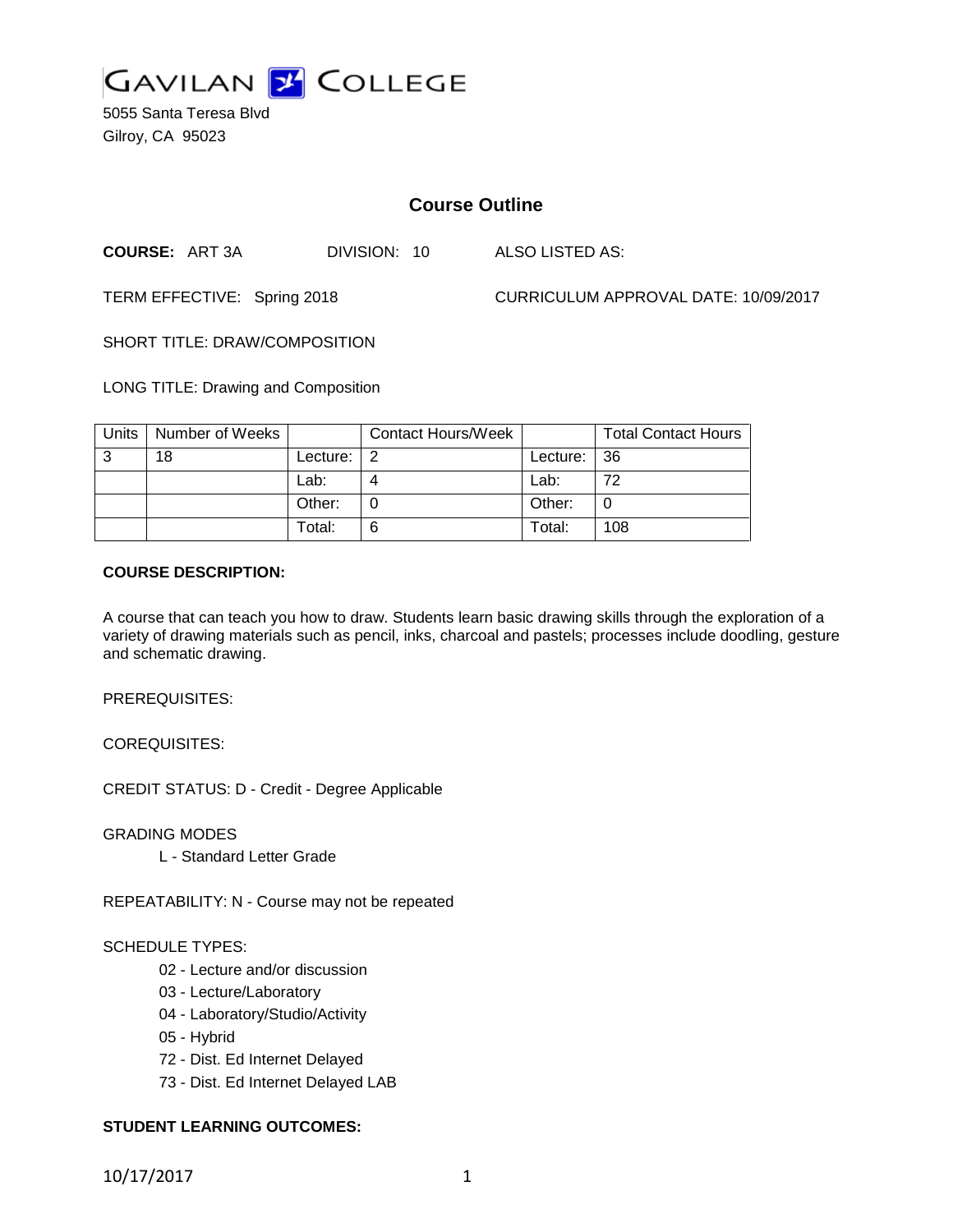1. Identify and illustrate contour line, hatching, cross hatching, stipple, shading, shadowing, modeling techniques in a variety of media and lighting environment.

Measure of assessment: Projects, exercises, performance, demonstration, homework, labwork, critique and presentation

Year assessed, or planned year of assessment: 2016

2. Identify and apply composition and design elements/theory by integrating the various drawing processes and materials.

Measure of assessment: Projects, exercises, performance, demonstration, homework, labwork, critique and presentation

Year assessed, or planned year of assessment: 2016

3. Demonstrate and apply line, value, area, shape, form, mass and volume theories.

Measure of assessment: Projects, exercises, performance, demonstration, homework, labwork, critique and presentation

Year assessed, or planned year of assessment: 2016

4. Demonstrate and apply a variety of spatial illusion techniques including: linear perspective, one-point perspective, two-point perspective and multiple point perspective.

Measure of assessment: Projects, exercises, performance, demonstration, homework, labwork, critique and presentation

Year assessed, or planned year of assessment: 2016

5. Demonstrate and apply the use of pencil, pastel, conte charcoal, inks and chalk media.

Measure of assessment: Projects, exercises, performance, demonstration, homework, labwork, critique and presentation

Year assessed, or planned year of assessment: 2016

6. Demonstrate and apply the use of matting, mounting and format techniques.

Measure of assessment: Projects, exercises, performance, demonstration, homework, labwork, critique and presentation

Year assessed, or planned year of assessment: 2016

7. Demonstrate and interpret historical and contemporary drawing process, its materials and application in relation to the student's own drawings .

Measure of assessment: Projects, exercises, performance, demonstration, homework, labwork, critique and presentation

Year assessed, or planned year of assessment: 2016

## **CONTENT, STUDENT PERFORMANCE OBJECTIVES, OUT-OF-CLASS ASSIGNMENTS**

Curriculum Approval Date: 10/09/2017

WEEK 1 6 HOURS

Lecture: Introduction to Drawing and Composition

Gesture Drawing: Mass gesture, line gesture, scribbled line, sustained

gesture

Lab: Exercises Mass, line scribbled line and sustained gesture

exercises from a still life, model and a variety of inanimate objects.

Materials introduced: vine charcoal and graphite

## **Out of Class Assignments:**

Read and analyze assigned text on gesture. Create gesture drawings

OUTSIDE the studio from everyday objects and scenes

Student Performance Objectives:

Students analyze, demonstrate and apply drawing techniques and concepts

introduced by creating gesture drawings, participating in class

discussions pertaining to individual and peer drawings, and written

responses as assigned.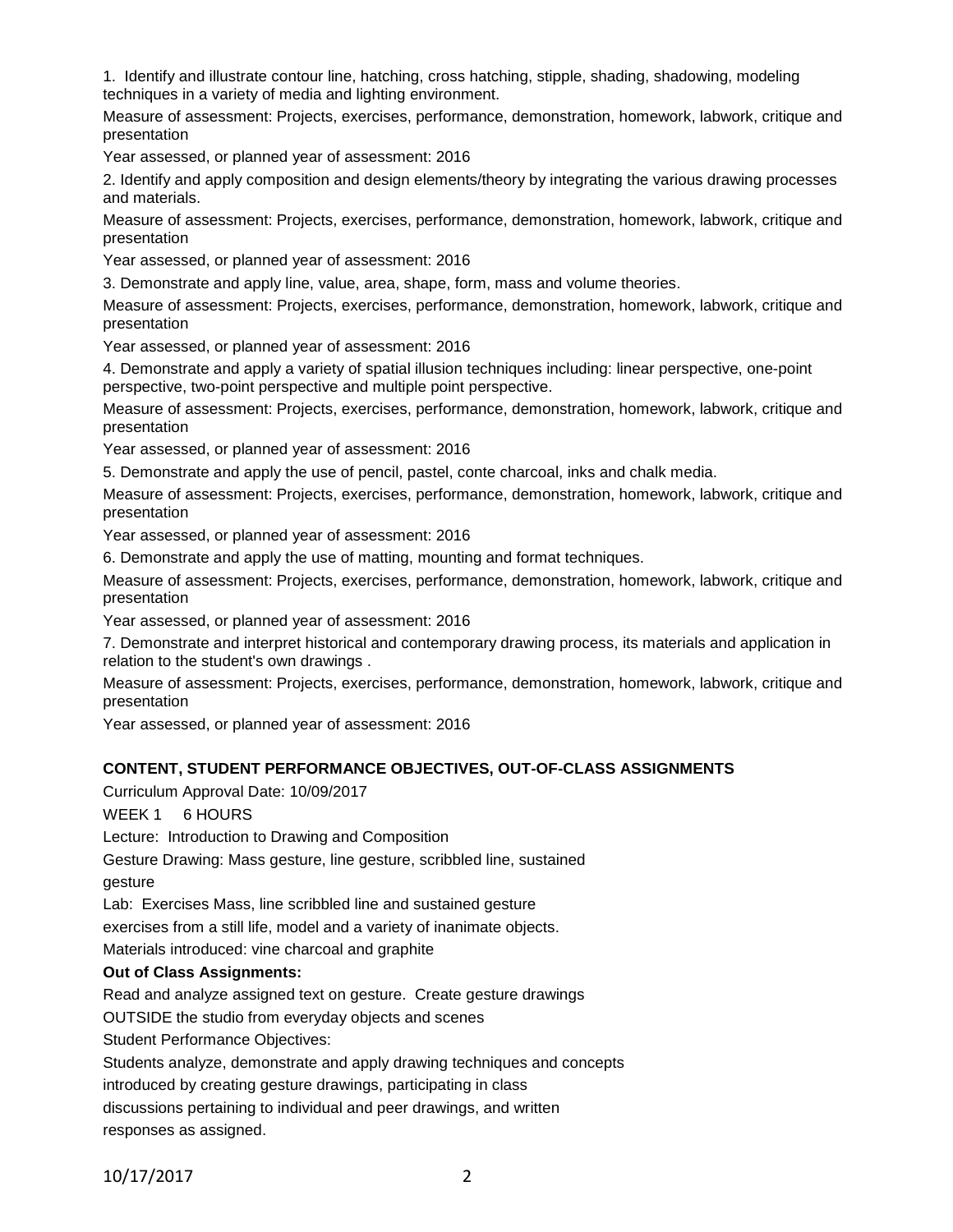## WEEK 2 6 HOURS

Lecture: Describe and demonstrate the use of inks; linear and washes.

Describe the ink project.

Show examples of student work, CD/DVD images, video, slides, textbook, and design artifacts that use ink.

Demonstrate the use of tools and materials that are used for creating drawings using line and washes.

Describe particular material problems associated with inks.

Demonstrate ways to correct for ink problems.

Lab: Work on exercises and ink drawings.

Critique and discussion of student drawings.

Out of Class Assignments:

Work on preliminary sketches for ink drawings

Reading assignment from textbook and/or handouts that addresses ink processes.

Student Performance Objectives:

Students analyze, demonstrate and apply drawing techniques and concepts introduced by creating ink drawings, participating in class discussions pertaining to individual and peer drawings, and written responses as assigned.

WEEK 3 6 HOURS

Lecture: Describe and demonstrate the use of positive-shape

Describe the positive-shape project.

Show examples of student work, CD/DVD images, video, slides, textbook,

and design artifacts that use positive-shape.

Demonstrate the use of tools and materials that are used for creating

drawings using positive shapes

Describe particular material and conceptual problems associated with positive shapes

Demonstrate ways to correct for positive shape problems.

Lab: Work on exercises and positive-shape drawings.

Critique and discussion of student drawings.

Out of Class Assignments:

Work on preliminary sketches for positive-shape drawings

Reading assignment from textbook and/or handouts that addresses

positive-shape

Student Performance Objectives:

Students analyze, demonstrate and apply drawing techniques and concepts

introduced by creating positive-shape drawings, participating in class

discussions pertaining to individual and peer drawings, and written responses as assigned..

# WEEK 4 6 HOURS

Lecture: Describe and demonstrate the use of negative-shape

Describe the negative-shape project.

Show examples of student work, CD/DVD images, video, slides, textbook,

and design artifacts that use negative-shape.

Demonstrate the use of tools and materials that are used for creating

drawings using negative-shapes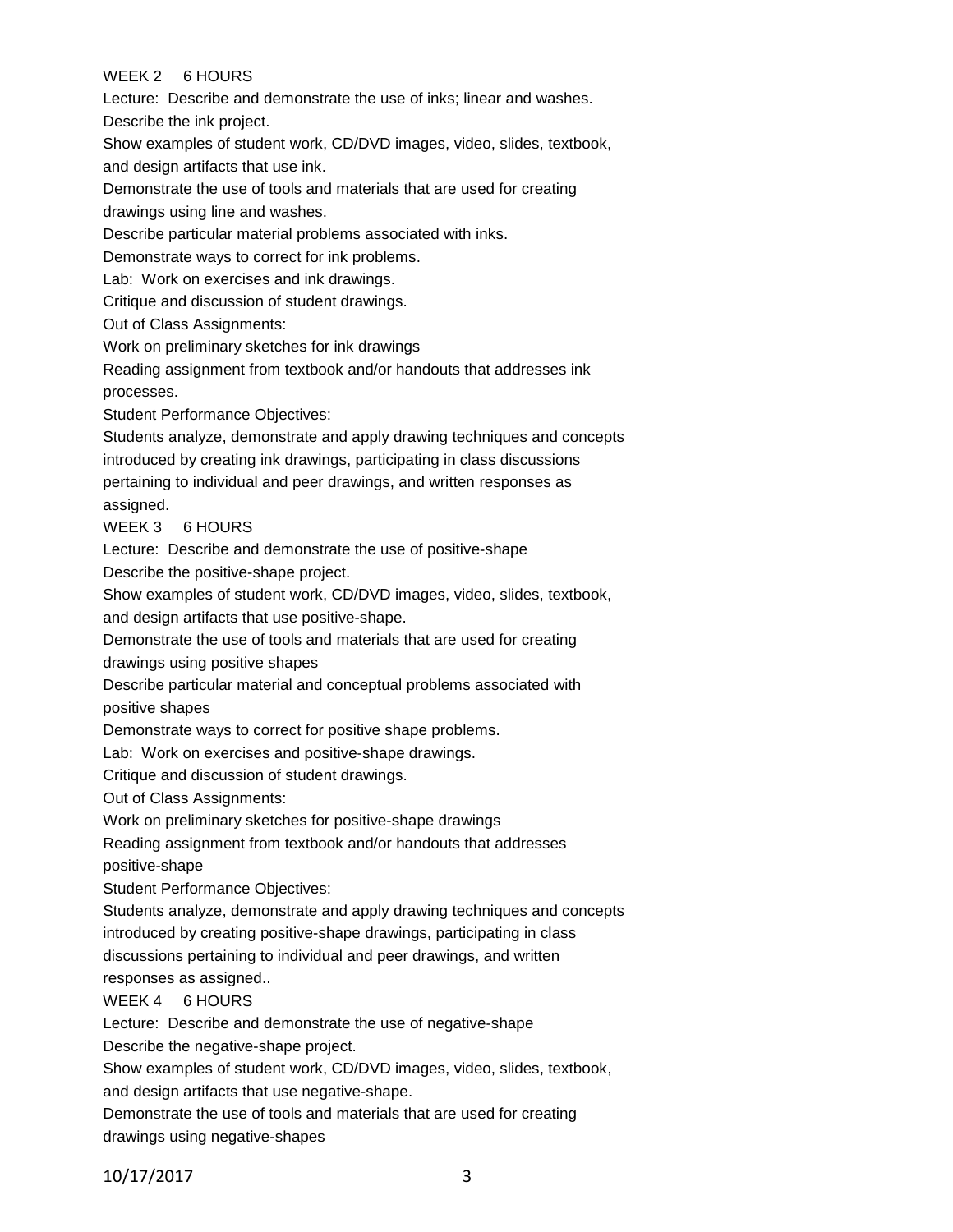Describe particular material and conceptual problems associated with negative-shapes

Demonstrate ways to correct for negative-shape problems.

Lab: Work on exercises and negative-shape drawings.

Critique and discussion of student drawings.

Out of Class Assignments:

Work on preliminary sketches for negative-shape drawings

Reading assignment from textbook and/or handouts that addresses

negative-shape

Student Performance Objectives:

Students analyze, demonstrate and apply drawing techniques and concepts introduced by creating negative-shape drawings, participating in class discussions pertaining to individual and peer drawings, and written

responses as assigned...

WEEK 5 6 HOURS

Lecture: Describe and demonstrate the use of shape as plane and volume Describe the shape/plane/volume project.

Show examples of student work, CD/DVD images, video, slides, textbook, and drawing processes that use shape/plane/volume.

Demonstrate the use of tools and materials that are used for creating

drawings using shape/plane/volume

Describe particular material and conceptual problems associated with shape/plane/volume

Demonstrate ways to correct for shape/plane/volume problems

Lab: Work on exercises and shape/plane/volume drawings.

Critique and discussion of student drawings.

Out of Class Assignments:

Work on preliminary sketches for shape/plane/volume drawings

Reading assignment from textbook and/or handouts that addresses

shape/plane/volume

Student Performance Objectives:

Students analyze, demonstrate and apply drawing techniques and concepts

introduced by creating shape/plane/volume drawings, participating in

class discussions pertaining to individual and peer drawings, and

written responses as assigned

WEEK 6 6 HOURS

Lecture: Describe and demonstrate the ways of creating value (shading) Describe the value project.

Show examples of student work, CD/DVD images, video, slides, textbook, and drawing processes that use value.

Demonstrate the use of tools and materials that are used for creating

drawings using value

Describe particular material and conceptual problems associated with value

Demonstrate ways to correct for value problems

Lab: Work on exercises and value drawings.

Critique and discussion of student drawings.

Out of Class Assignments: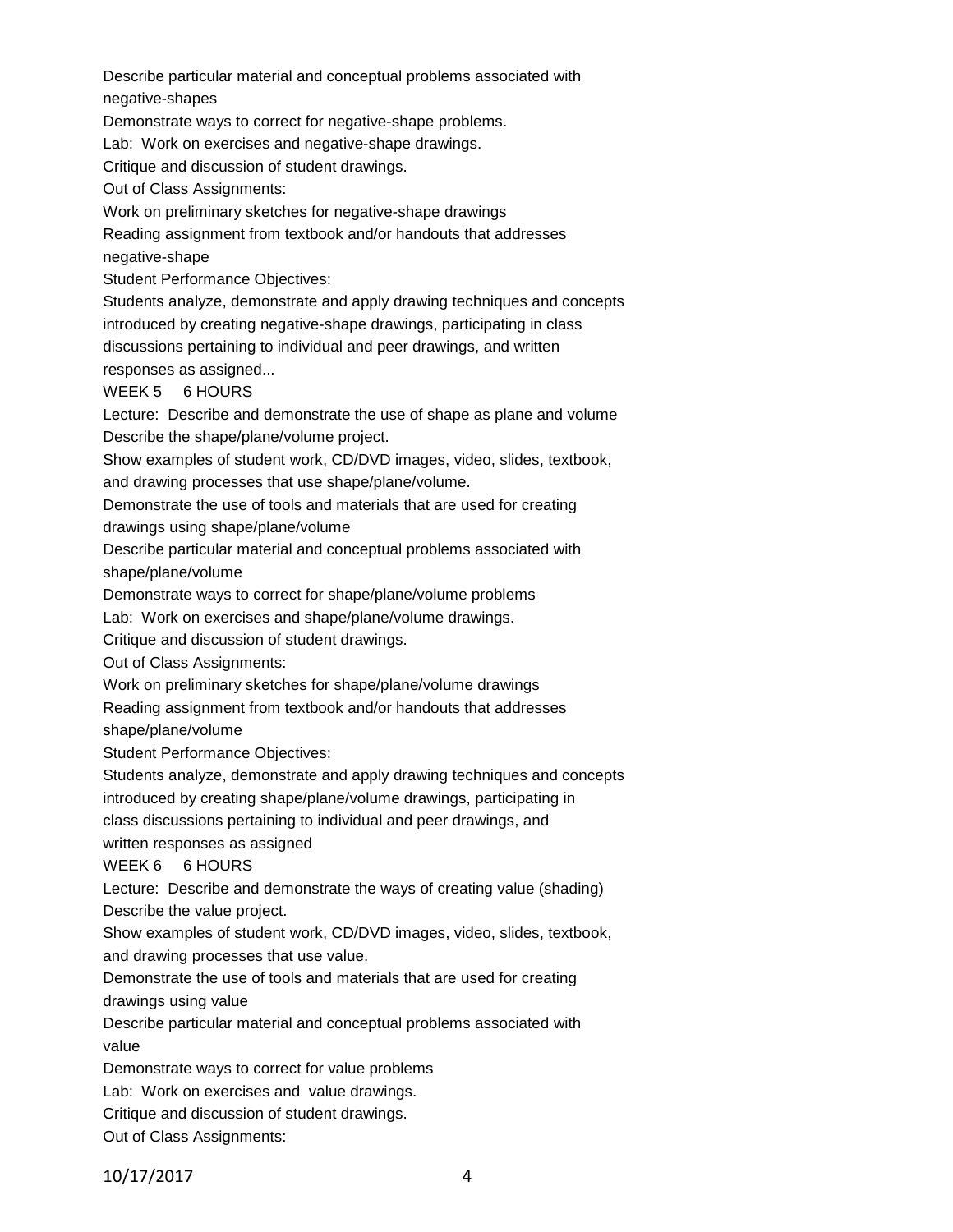Work on preliminary sketches for value drawings Reading assignment from textbook and/or handouts that addresses value Student Performance Objectives: Students analyze, demonstrate and apply drawing techniques and concepts introduced by creating value drawings, participating in class discussions pertaining to individual and peer drawings, and written responses as assigned. WEEK 7 6 HOURS Lecture: Describe and demonstrate the use of Chiaroscuro; light/dark contrast Describe the chiaroscuro project. Show examples of student work, CD/DVD images, video, slides, textbook, and drawing processes that use chiaroscuro Demonstrate the use of tools and materials that are used for creating drawings using chiaroscuro Describe particular material and conceptual problems associated with chiaroscuro Demonstrate ways to correct for chiaroscuro problems Lab: Work on exercises and chiaroscuro drawings. Critique and discussion of student drawings. Out of Class Assignments: Work on preliminary sketches for chiaroscuro drawings Reading assignment from textbook and/or handouts that addresses chiaroscuro Student Performance Objectives: Students analyze, demonstrate and apply drawing techniques and concepts introduced by creating chiaroscuro drawings, participating in class discussions pertaining to individual and peer drawings, and written responses as assigned. WEEK 8 6 HOURS Lecture: Describe and demonstrate the use of the expressive uses of value Describe the Expressive Value project. Show examples of student work, CD/DVD images, video, slides, textbook, and drawing processes that use expressive value Demonstrate the use of tools and materials that are used for creating drawings using expressive value Describe particular material and conceptual problems associated with expressive value Demonstrate ways to correct for expressive value problems Lab: Work on exercises and expressive value drawings. Critique and discussion of student drawings. Out of Class Assignments: Work on preliminary sketches for expressive value drawings Reading assignment from textbook and/or handouts that addresses expressive value Student Performance Objectives: Students analyze, demonstrate and apply drawing techniques and concepts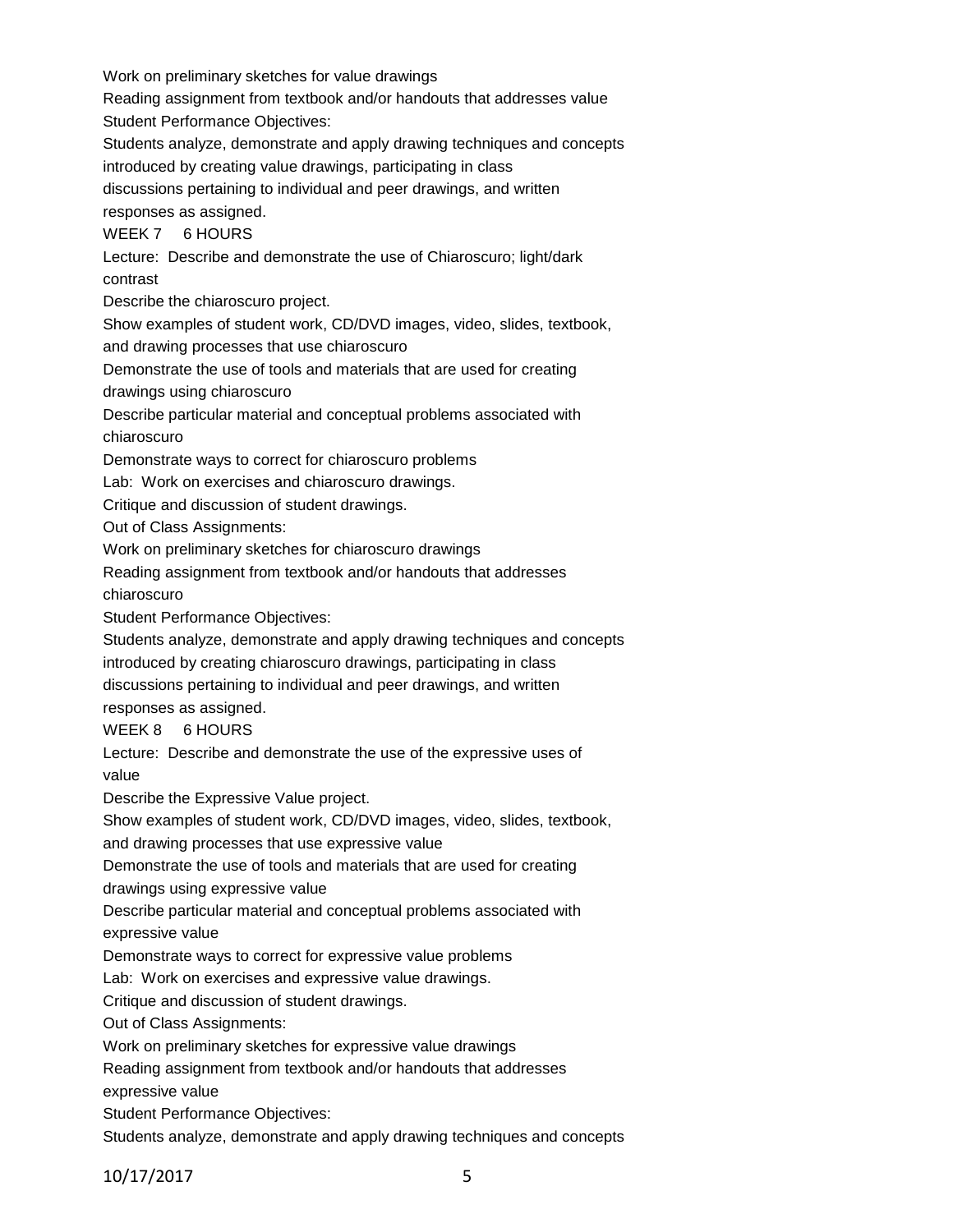introduced by creating expressive value drawings, participating in class discussions pertaining to individual and peer drawings, and

written responses as assigned..

WEEK 9 6 HOURS

Lecture: Describe and demonstrate the use of contour line

Describe the Contour Line project.

Show examples of student work, CD/DVD images, video, slides, textbook,

and drawing processes that use contour line

Demonstrate the use of tools and materials that are used for creating drawings using contour line

Describe particular material and conceptual problems associated with

contour line

Demonstrate ways to correct for contour line problems

Lab: Work on exercises and contour line drawings.

Critique and discussion of student drawings.

Out of Class Assignments:

Work on preliminary sketches for contour line drawings

Reading assignment from textbook and/or handouts that addresses contour line

Student Performance Objectives:

Students analyze, demonstrate and apply drawing techniques and concepts introduced by creating contour line drawings, participating in class

discussions pertaining to individual and peer drawings, and written

responses as assigned...

WEEK 10 6 HOURS

Lecture: Describe and demonstrate the use of line variety in drawing

Describe the line variety project.

Show examples of student work, CD/DVD images, video, slides, textbook, and drawing processes that use line variety

Demonstrate the use of tools and materials that are used for creating drawings using line variety

Describe particular material and conceptual problems associated with line variety

Demonstrate ways to correct for expressive value problems

Lab: Work on exercises and line variety drawings.

Critique and discussion of student drawings.

Out of Class Assignments:

Work on preliminary sketches for line variety drawings

Reading assignment from textbook and/or handouts that addresses line variety

Student Performance Objectives:

Students analyze, demonstrate and apply drawing techniques and concepts introduced by creating drawings with line variety, participating in class discussions pertaining to individual and peer drawings, and written responses as assigned...

WEEK 11 6 HOURS

Lecture: Describe and demonstrate the use of texture in drawing Describe the texture project.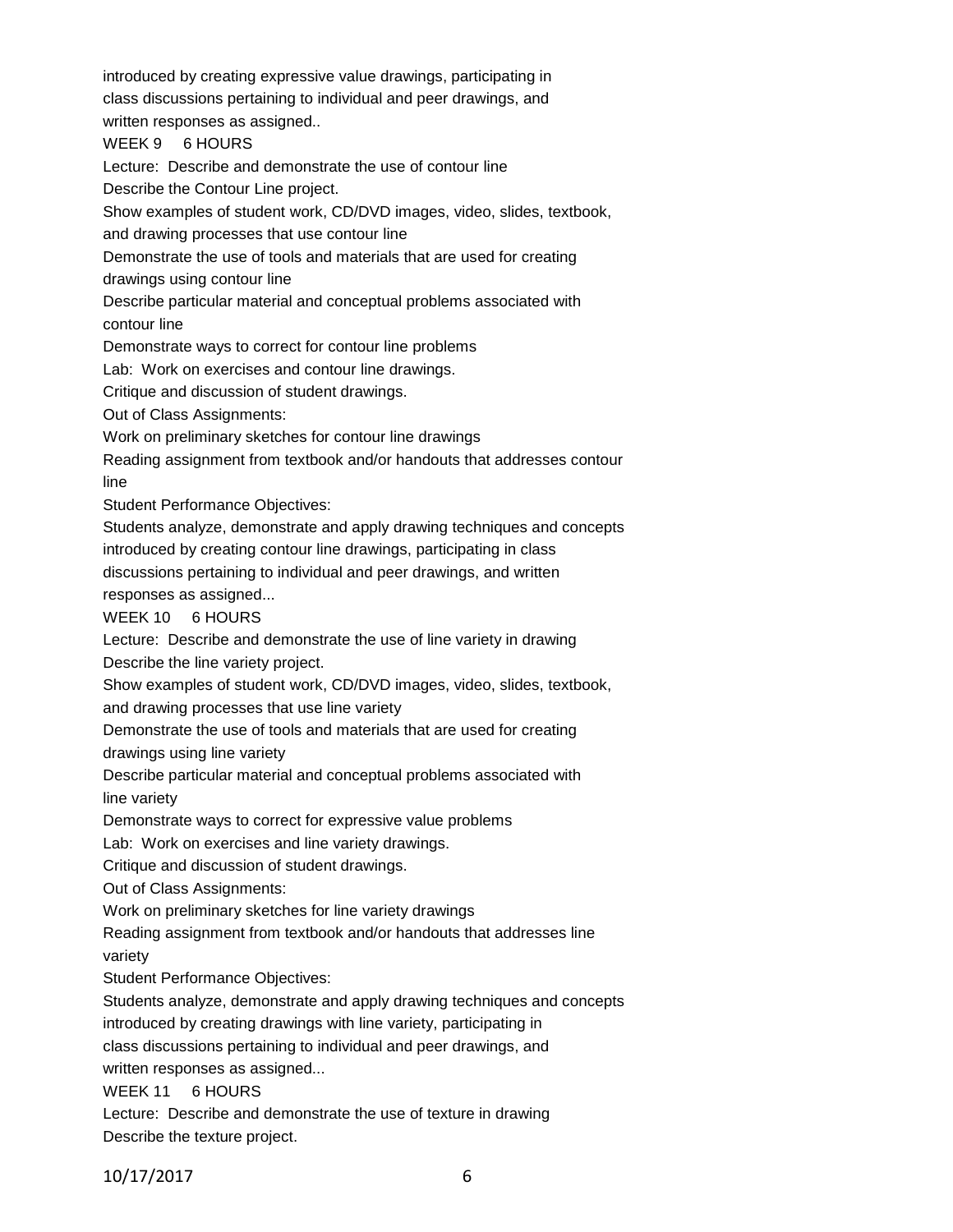Show examples of student work, CD/DVD images, video, slides, textbook,

and drawing processes that use texture

Demonstrate the use of tools and materials that are used for creating drawings using texture

Describe particular material and conceptual problems associated with texture

Demonstrate ways to correct for expressive value problems

Lab: Work on exercises and texture drawings.

Critique and discussion of student drawings.

Out of Class Assignments:

Work on preliminary sketches for texture drawings

Reading assignment from textbook and/or handouts that addresses texture Student Performance Objectives:

Students analyze, demonstrate and apply drawing techniques and concepts

introduced by creating texture drawings, participating in class

discussions pertaining to individual and peer drawings, and written responses as assigned...

WEEK 12 6 HOURS

Lecture: Describe and demonstrate the use of Invented, Conventional

and Symbolic Texture

Describe the symbolic texture project.

Show examples of student work, CD/DVD images, video, slides, textbook,

and drawing processes that use symbolic and invented texture

Demonstrate the use of tools and materials that are used for creating

drawings using symbolic and invented texture

Describe particular material and conceptual problems associated with symbolic and invented texture

Demonstrate ways to correct for symbolic and invented texture problems

Lab: Work on exercises and Symbolic and Invented Textures drawings.

Critique and discussion of student drawings.

Out of Class Assignments:

Work on preliminary sketches for the Symbolic and Invented texture drawings

Reading assignment from textbook and/or handouts that addresses

Symbolic and Invented texture

Student Performance Objectives:

Students analyze, demonstrate and apply drawing techniques and concepts introduced by creating symbolic and invented texture drawings,

participating in class discussions pertaining to individual and peer

drawings, and written responses as assigned...

# WEEK 13 6 HOURS

Lecture: Describe and demonstrate the use of Spatial Illusion

Describe the Spatial Illusion project.

Show examples of student work, CD/DVD images, video, slides, textbook,

and drawing processes that use spatial illusion

Demonstrate the use of tools and materials that are used for creating drawings using spatial illusion

Describe particular material and conceptual problems associated with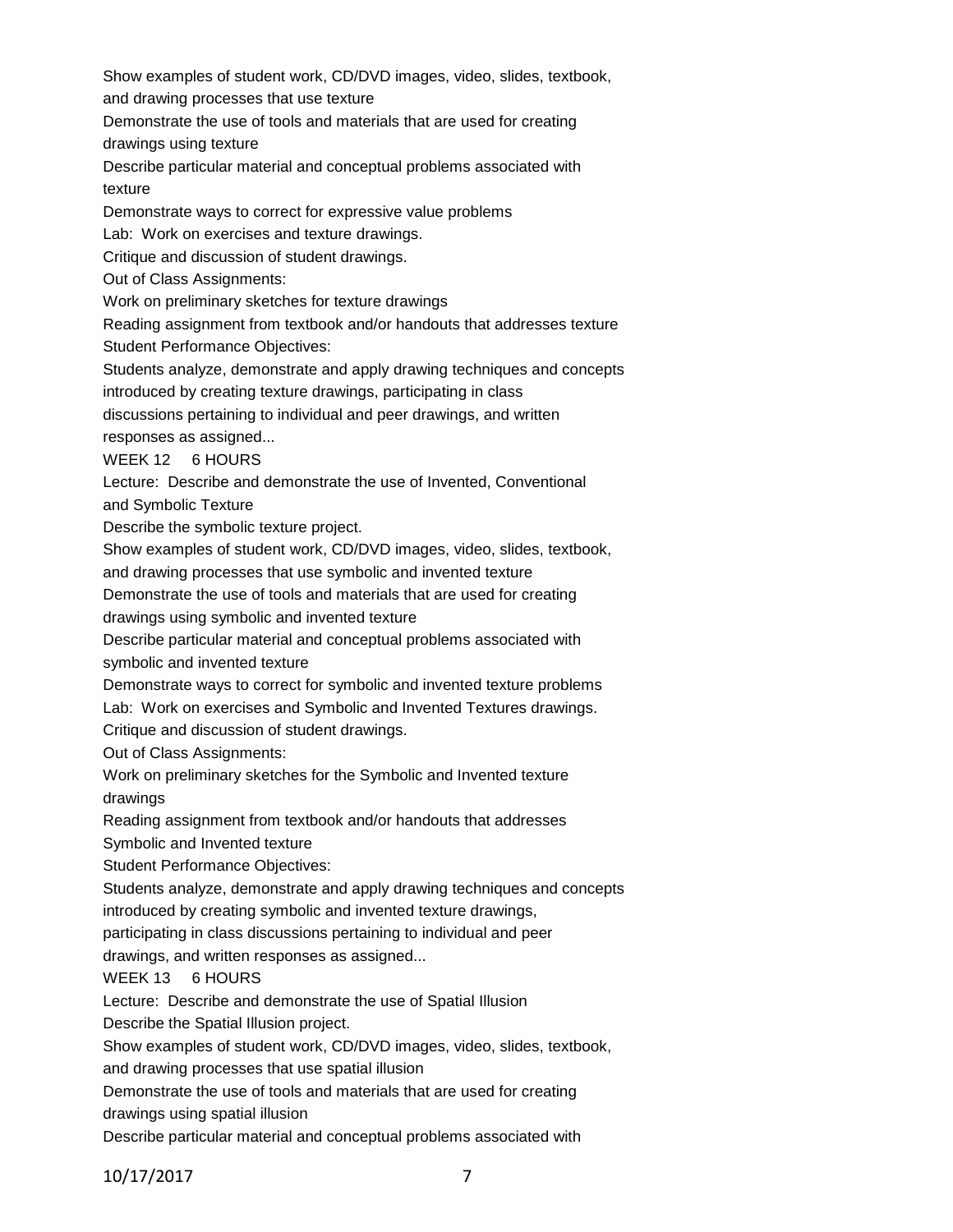spatial illusion

Demonstrate ways to correct for spatial illusion problems

Lab: Work on exercises and spatial illusion drawings.

Critique and discussion of student drawings.

Out of Class Assignments:

Work on preliminary sketches for spatial illusion drawings

Reading assignment from textbook and/or handouts that addresses spatial illusion

Student Performance Objectives:

Students analyze, demonstrate and apply drawing techniques and concepts introduced by creating spatial illusion drawings, participating in

class discussions pertaining to individual and peer drawings, and

written responses as assigned...

## WEEK 14 6 HOURS

Lecture: Describe and demonstrate the use of aerial perspective

Describe the Aerial Perspective project.

Show examples of student work, CD/DVD images, video, slides, textbook,

and drawing processes that use aerial perspective

Demonstrate the use of tools and materials that are used for creating

drawings using aerial perspective

Describe particular material and conceptual problems associated with aerial perspective

Demonstrate ways to correct for aerial perspective problems

Lab: Work on exercises and aerial perspective drawings.

Critique and discussion of student drawings.

Out of Class Assignments:

Work on preliminary sketches for aerial perspective drawings

Reading assignment from textbook and/or handouts that addresses aerial perspective

Student Performance Objectives:

Students analyze, demonstrate and apply drawing techniques and concepts

introduced by creating aerial perspective drawings, participating in

class discussions pertaining to individual and peer drawings, and

written responses as assigned...

## WEEK 15 6 HOURS

Lecture: Describe and demonstrate the use of one-point perspective Describe the One-Point Perspective project.

Show examples of student work, CD/DVD images, video, slides, textbook,

and drawing processes that use one-point perspective

Demonstrate the use of tools and materials that are used for creating

drawings using one-point perspective

Describe particular material and conceptual problems associated with one-point perspective

Demonstrate ways to correct for one-point perspective problems

Lab: Work on exercises and one-point perspective drawings.

Critique and discussion of student drawings.

Out of Class Assignments:

Work on preliminary sketches for one-point perspective drawings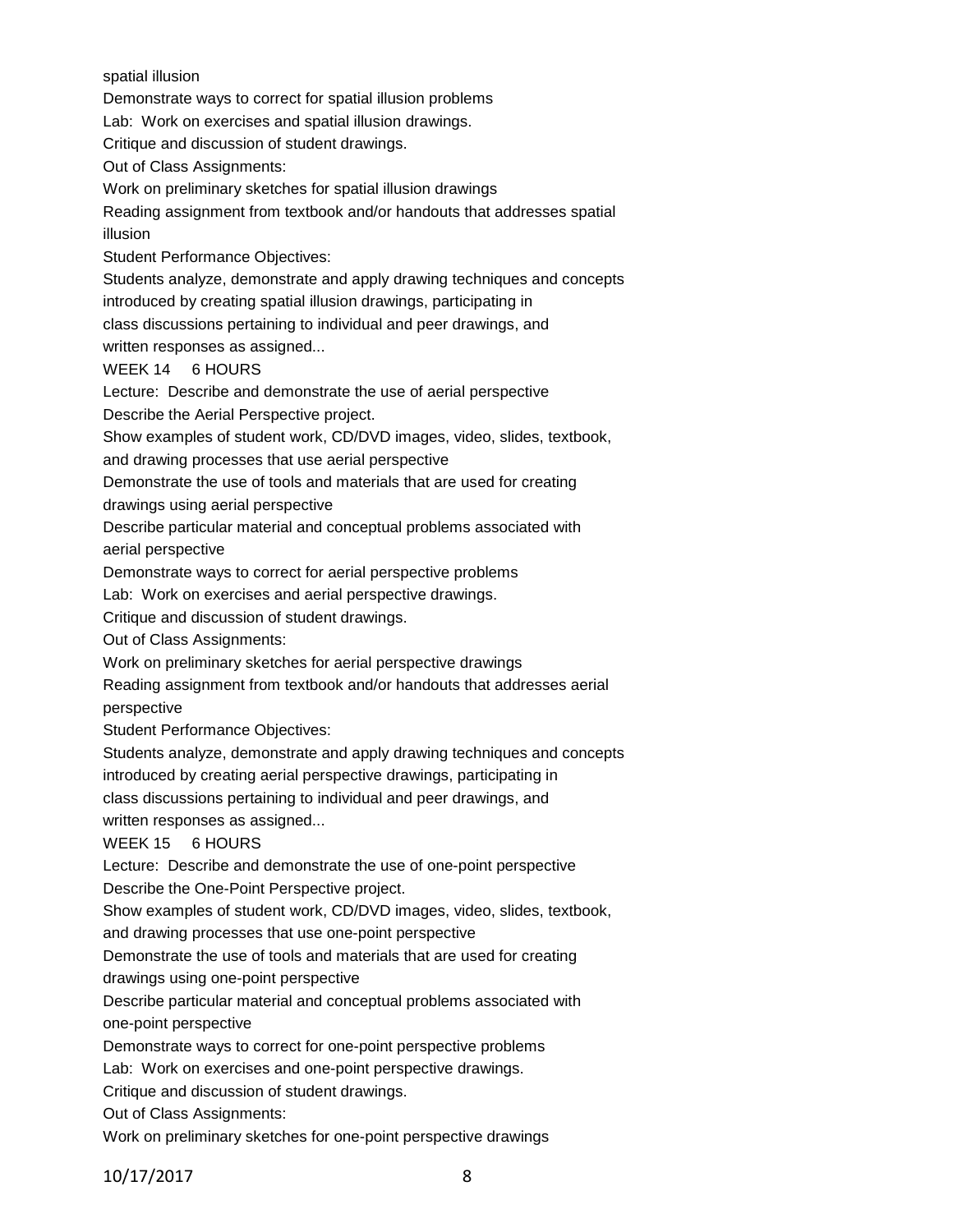Reading assignment from textbook and/or handouts that addresses onepoint perspective

Student Performance Objectives:

Students analyze, demonstrate and apply drawing techniques and concepts introduced by creating one-point perspective drawings, participating in class discussions pertaining to individual and peer drawings, and written responses as assigned....

## WEEK 16 6 HOURS

Lecture: Describe and demonstrate the use of two-point perspective. Describe the Two-Point Perspective project.

Show examples of student work, CD/DVD images, video, slides, textbook, and drawing processes that use two-point perspective Demonstrate the use of tools and materials that are used for creating drawings using two-point perspective

Describe particular material and conceptual problems associated with two-point perspective

Demonstrate ways to correct for two-point perspective problems

Describe and demonstrate the use of landscape in drawing

Describe the landscape project.

Show examples of student work, CD/DVD images, video, slides, textbook,

and drawing processes that use landscape Demonstrate the use of tools

and materials that are used for creating drawings using landscape

Describe particular material and conceptual problems associated with landscape

Demonstrate ways to correct for landscape problems

Lab: Work on exercises and two-point perspective drawings.

Critique and discussion of student drawings.

Work on exercises and landscape drawings.

Critique and discussion of student drawings.

Out of Class Assignments:

Work on preliminary sketches for two-point perspective drawings

Reading assignment from textbook and/or handouts that addresses two-

point perspective Student Performance Objectives:

Students analyze, demonstrate and apply drawing techniques and concepts

introduced by creating two-point perspective drawings, participating in

class discussions pertaining to individual and peer drawings, and written responses as assigned...

Work on preliminary sketches for landscape drawings

Reading assignment from textbook and/or handouts that addresses

landscape techniques

Student Performance Objectives:

Students analyze, demonstrate and apply drawing techniques and concepts introduced by creating a landscape drawing on site, participating in class discussions pertaining to individual and peer drawings, and written responses as assigned.

WEEK 17 6 HOURS

Lecture: Describe and demonstrate the use of multiple-point perspective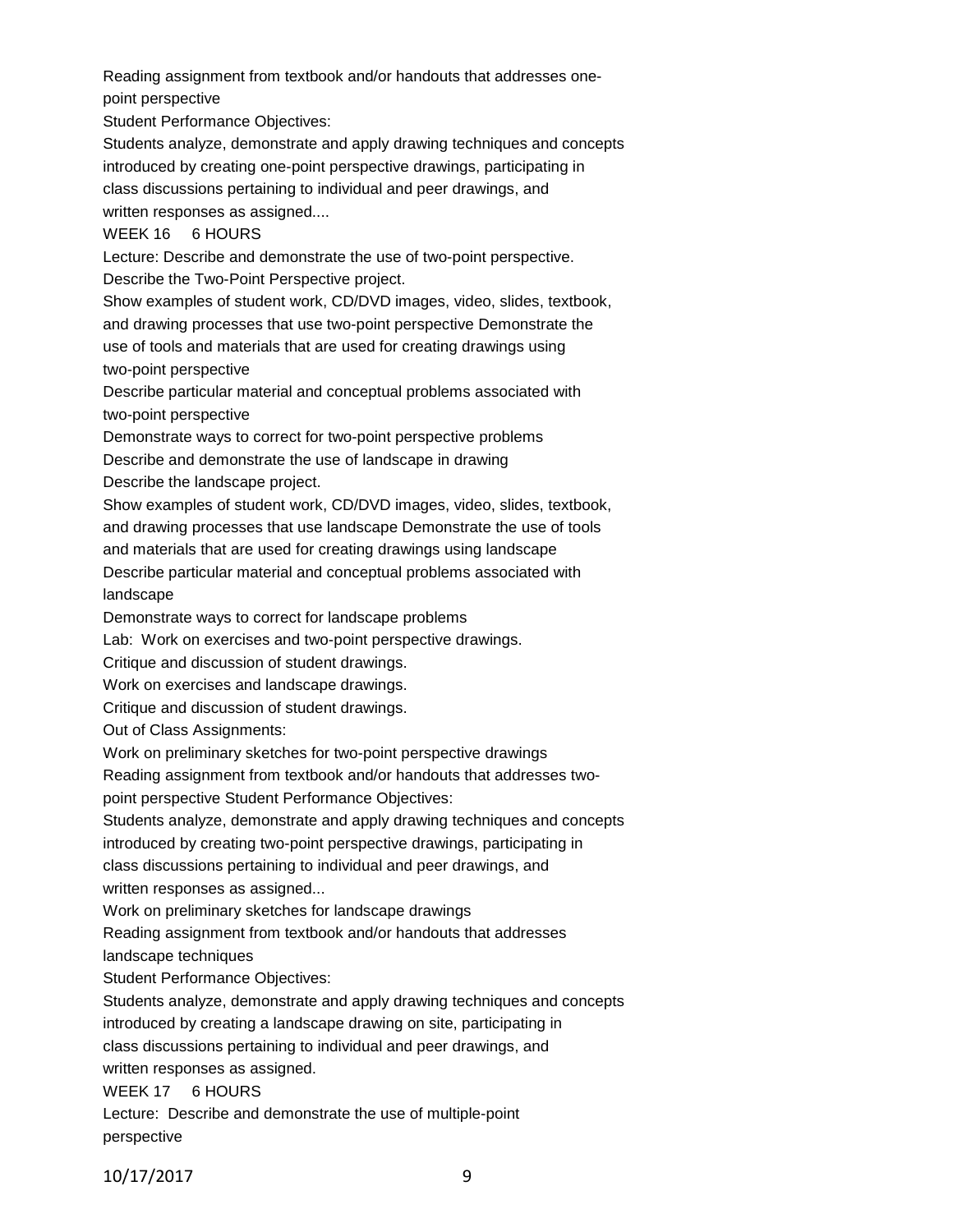Describe the Multiple-Point Perspective project. Show examples of student work, CD/DVD images, video, slides, textbook, and drawing processes that use multiple-point perspective Demonstrate the use of tools and materials that are used for creating drawings using multiple-point perspective Describe particular material and conceptual problems associated with multiple-point perspective Demonstrate ways to correct for multiple-point perspective problems Lab: Work on exercises and multiple-point perspective drawings. Critique and discussion of student drawings. Out of Class Assignments: Work on preliminary sketches for multiple-point perspective drawings Reading assignment from textbook and/or handouts that addresses multiple-point perspective Student Performance Objectives: Students analyze, demonstrate and apply drawing techniques and concepts introduced by creating multiple-point perspective drawings, participating in class discussions pertaining to individual and peer drawings, and written responses as assigned. WEEK 18 2 HOURS Final Exam

## **METHODS OF INSTRUCTION:**

Lecture, video, cd/dvd, computer presentations, internet, examples, demonstrations, lab exercises, critiquesclass discussions.

#### **OUT OF CLASS ASSIGNMENTS:**

Required Outside Hours: 28 Assignment Description: Students will read and study from the required text and assigned articles. Required Outside Hours: 20 Assignment Description: Students will write weekly reading summaries and a final research paper. Required Outside Hours: 24 Assignment Description: Student will engage in the creative process relevant to the artistic era being studied.

#### **METHODS OF EVALUATION:**

Writing assignments Percent of total grade: 10.00 % Writing assignments: 10% - 20% Written homework Term papers Other: Visual journal entries/notes for ea. drawing proj. Problem-solving assignments Percent of total grade: 10.00 % Problem-solving demonstrations: 10% - 20% Lab reports Other: drawing Skill demonstrations Percent of total grade: 10.00 %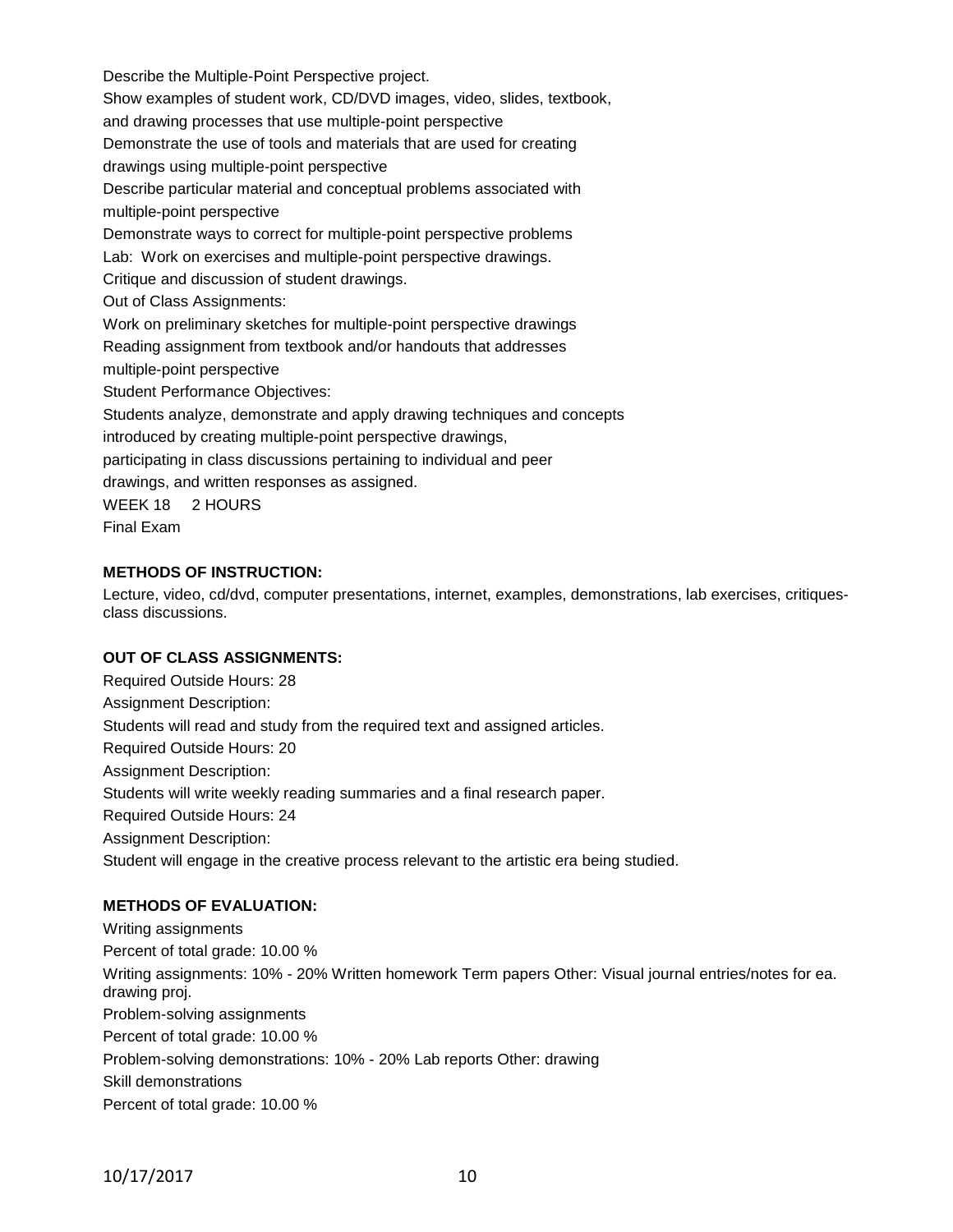Skill demonstrations: 10% - 20% Class performance Field work Other: Critique/discussion, visual journal work, drawings

Objective examinations

Percent of total grade: 10.00 %

Objective examinations: 10% - 20% Multiple choice True/false Matching items Completion

Other methods of evaluation

Percent of total grade: 40.00 %

Other methods of evaluation: 40% - 50% Finished cumulative portfolio of drawings and sketches demonstrating an understanding and application of drawing techniques/concepts.

#### **REPRESENTATIVE TEXTBOOKS:**

Required:

Claudia Betti, "A Contemporary Approach", Wadsworth Publishing, 2007, or other appropriate college level text.

Reading level of text: 13+ grade Verified by: a. rosette Other textbooks or materials to be purchased by the student: A variety of drawing materials including: charcoal, conte crayon, graphite, erasers, inks, brushes, cutting tools, mat board, sketchbook, pastels, watercolors, color pencils, blender sticks, adhesives, ruler

#### **ARTICULATION and CERTIFICATE INFORMATION**

Associate Degree: GAV C1, effective 200470 CSU GE: CSU C1, effective 200470 IGETC: CSU TRANSFER: Transferable CSU, effective 200470 UC TRANSFER: Transferable UC, effective 200470

SUPPLEMENTAL DATA: Basic Skills: N Classification: Y Noncredit Category: Y Cooperative Education: Program Status: 1 Program Applicable Special Class Status: N CAN: ART8 CAN Sequence: XXXXXXXX CSU Crosswalk Course Department: ART CSU Crosswalk Course Number: 3A Prior to College Level: Y Non Credit Enhanced Funding: N Funding Agency Code: Y In-Service: N Occupational Course: E Maximum Hours: Minimum Hours: Course Control Number: CCC000240655